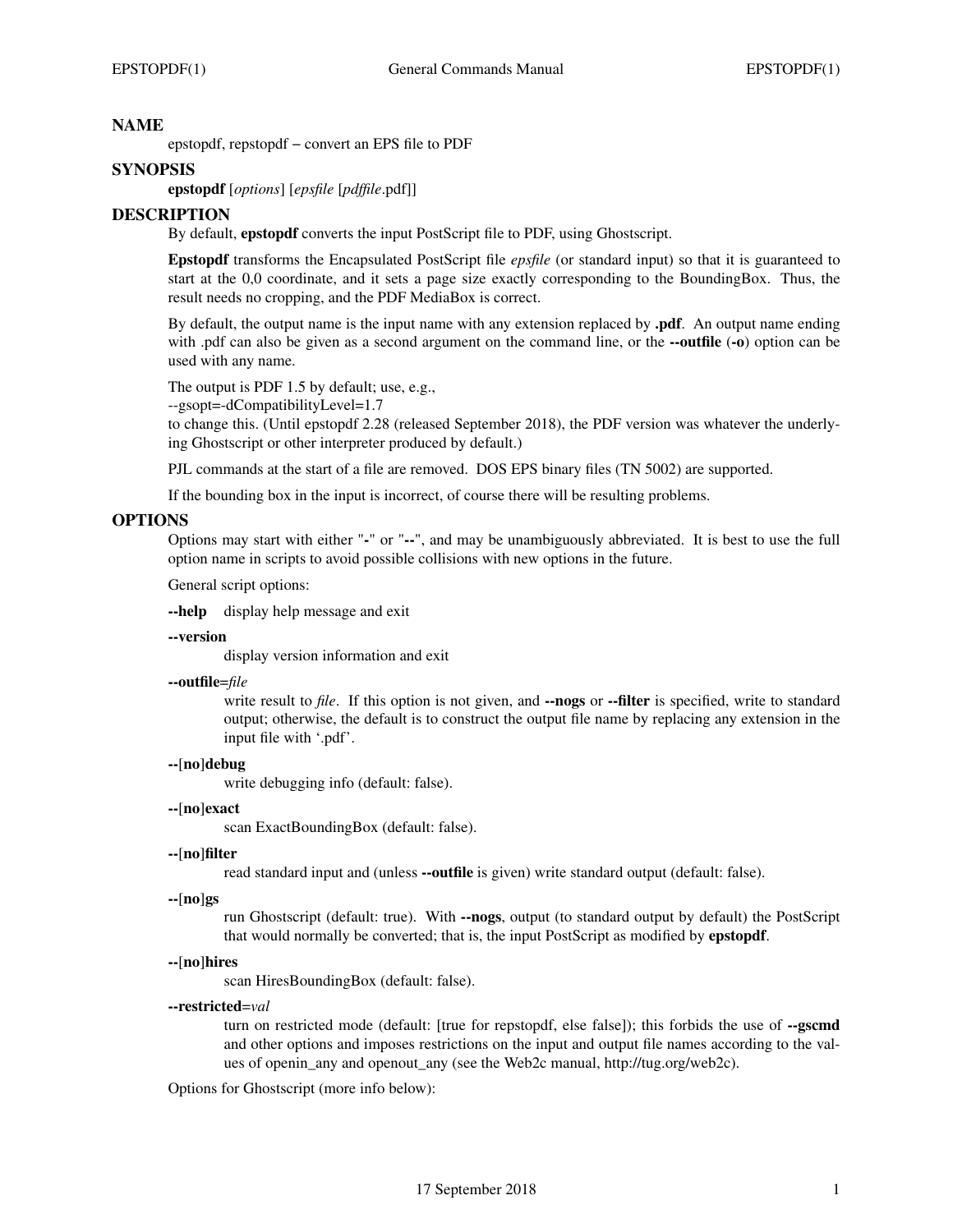## **--gscmd**=*val*

pipe output to *val* (default: [**gswin32c** on Windows, else **gs**])

### **--gsopt**=*val*

include *val* as one argument in the gs command (can be repeated).

## **--gsopts**=*val*

split *val* at whitespace and include each resulting word as an argument in the gs command (can be repeated).

#### **--autorotate**=*val*

set AutoRotatePages (default: None); recognized *val* choices: None, All, PageByPage. For EPS files, PageByPage is equivalent to All.

## **--**[**no**]**compress**

use compression in the output (default: true); if turned off, passes *-dUseFlateCompression=false*.

## **--device**=*dev*

use -sDEVICE=*dev* (default: pdfwrite); not allowed in restricted mode.

### **--**[**no**]**embed**

embed fonts (default: true); passes *-dMaxSubsetPct=100 -dSubsetFonts=true -dEmbedAll-Fonts=true.*

# **--**[**no**]**gray**

grayscale output (default: false); passes *-sColorConversionStrategy=Gray -dProcessColor-Model=/DeviceGray.*

### **--pdfsettings**=*val*

use -dPDFSETTINGS=/*val* (default is 'prepress' if **--embed**, else empty); recognized *val* choices: screen, ebook, printer, prepress, default.

## **--**[**no**]**quiet**

use -q, a.k.a. -dQUIET (default: false).

# **--res**=*dpi, dpi*x*dpi*

set image resolution (default: [use gs default]); ignored if **--debug** is set.

# **--**[**no**]**safer**

use -d(NO)QUIET (default: true).

In addition to the specific options above, additional options to be used with gs can be specified with either or both of the two cumulative options **--gsopts** and **--gsopt.**

**--gsopts** takes a single string of options, which is split at whitespace, each resulting word then added to the gs command line individually.

**--gsopt** adds its argument as a single option to the gs command line. It can be used multiple times to specify options separately, and is necessary if an option or its value contains whitespace.

In restricted mode, options are limited to those with names and values known to be safe. Some options taking booleans, integers or fixed names are allowed, those taking general strings are not.

# **EXAMPLES**

These examples all equivalently convert 'test.eps' to 'test.pdf': epstopdf test.eps epstopdf test.eps test.pdf cat test.eps | epstopdf --filter >test.pdf cat test.eps | epstopdf -f -o=test.pdf

Example for using HiResBoundingBox instead of BoundingBox: epstopdf --hires test.eps

Example for **epstopdf**'s attempt at correcting PostScript: